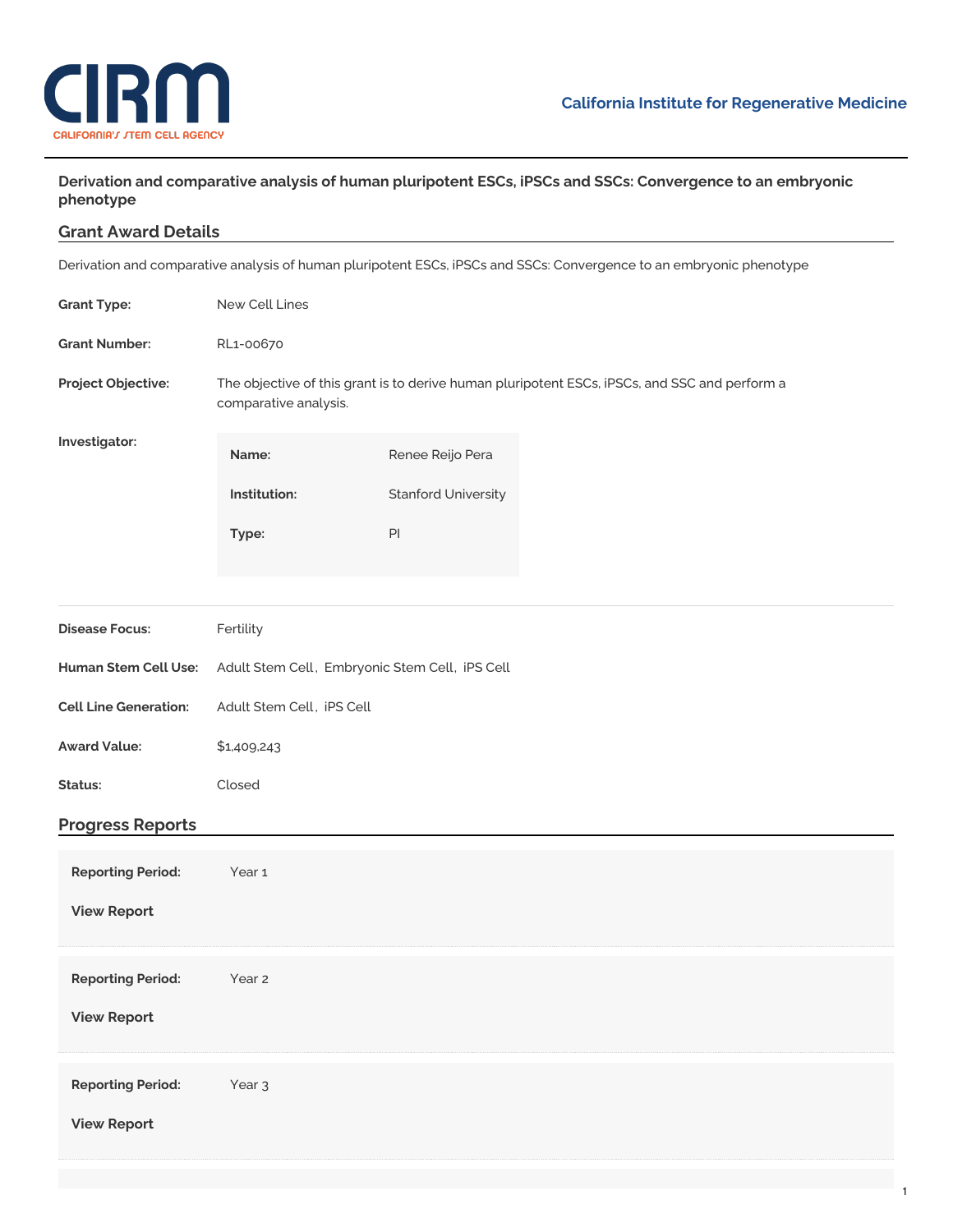## **View [Report](https://www.cirm.ca.gov/our-progress/awards/derivation-and-comparative-analysis-human-pluripotent-escs-ipscs-and-sscs#)**

## **Grant Application Details**

**Application Title:** Derivation and comparative analysis of human pluripotent ESCs, iPSCs and SSCs: Convergence to an embryonic phenotype

**Public Abstract:** This is an unprecedented time in stem cell biology and regenerative medicine. Today, we have cell lines and tools that did not exist just a few years ago. Indeed, human embryonic stem cells (hESCs) were derived from pre-implantation embryos just 10 years ago; more recently in the past year, cells with extensive similarities to ESCs have been derived via genetic reprogramming of ordinary fetal and adult skin cells in both mice and humans. These induced-pluripotent stem cells (IPSCs) have been shown to have many properties similar to hESCs. Also recently, and surprisingly in mice, a new source of cells that does not require genetic manipulation has been identified, namely mouse spermatogonial stem cells (mSSCs). These cells also demonstrate extensive similarity to mouse ESCs. However, human SSCs (hSSCs) have not yet been reported though our preliminary data presented here lends credence to their derivation. Our goal is to derive hIPSCs and hSSCs – two pluripotent cell types – from the same men and compare key characteristics to those of hESCs. We suspect human pluripotent cell types derived from these three different sources may differ in key characteristics including their ability to contribute to both the germ cell (egg and sperm) and somatic lineages (endoderm, mesoderm and ectoderm) and thus may provide an optimal or ideal resource for unique basic developmental genetic, pre-clinical and/or clinical applications. Specifically, our aims are to: 1) Derive additional hSSC and hIPSC lines. 2) Compare hSSCs, hESCs and IPSCs in terms of critical molecular, genetic and developmental characteristics. 3) Incorporate well-characterized first-generation hSSCs and IPSCs into a human pluripotent stem cell bank for broad distribution to the scientific community. Traditionally, development was considered to be a progression towards the irreversible reduction of potential to form diverse cell lineages (with the notable exception of germ cell development). However, in light of recent results, this view has been permanently altered. This proposal seeks to take advantage of unique resources and tools to derive novel cell lines, probe the breadth of potential of hIPSCs, hSSCs and hESCs and optimize use of appropriate pluripotent cell types for basic, preclinical and clinical applications. Note: It is necessary that we compare isogenic hIPSC and hSSC pairs with low-passage hESCs, grown under the same conditions; thus, this work must use "nonfederal" hESCs and is not fundable by federal mechanisms.